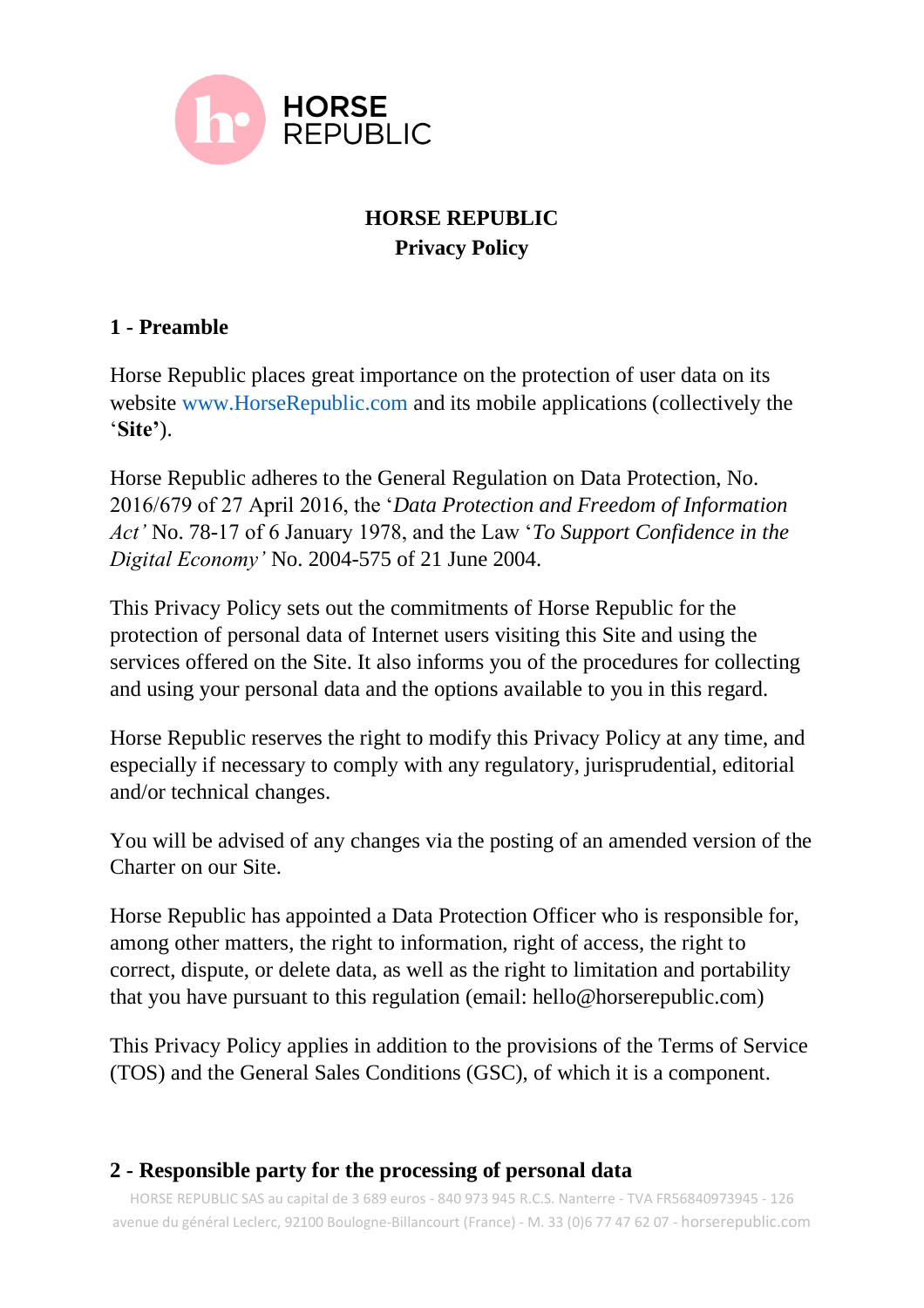

Data are collected by, Horse Republic, with head office at 126 Avenue du Général Leclerc, 92100 Boulogne-Billancourt, and registered with the Trade and Companies Register of Nanterre under number 840 973 945.

### **3 - Collection and use of data**

Horse Republic may be required to collect and process declarative data and behavioral data of users of the Site (hereafter collectively '*personal data'*).

Users of the Site state that they are adults. Otherwise, the users must state that they have first received the consent of their parents or legal representatives for the collection and use of personal data.

### **3.1. Data that may be collected**

The term 'p*ersonal data'* means any information that can identify you directly or indirectly.

It is possible that such information will be collected on our Site. This data can be:

- $\sqrt{\ }$  your identity (title, surname, first name, date of birth)
- $\sqrt{\ }$  your contact details (postal address and/or email, phone number)
- $\checkmark$  your equestrian practice (whether or not you own horses, your status, practiced disciplines, F.F.E license, stable location, social media presence),
- $\checkmark$  data related to your account on our site (email address, password),
- $\checkmark$  data related to your activity on our site (presence and participation in contests and competitions, dates and places of contests and competitions, reviews, evaluations, responses to surveys),
- $\checkmark$  data relating to your location (precise or approximate)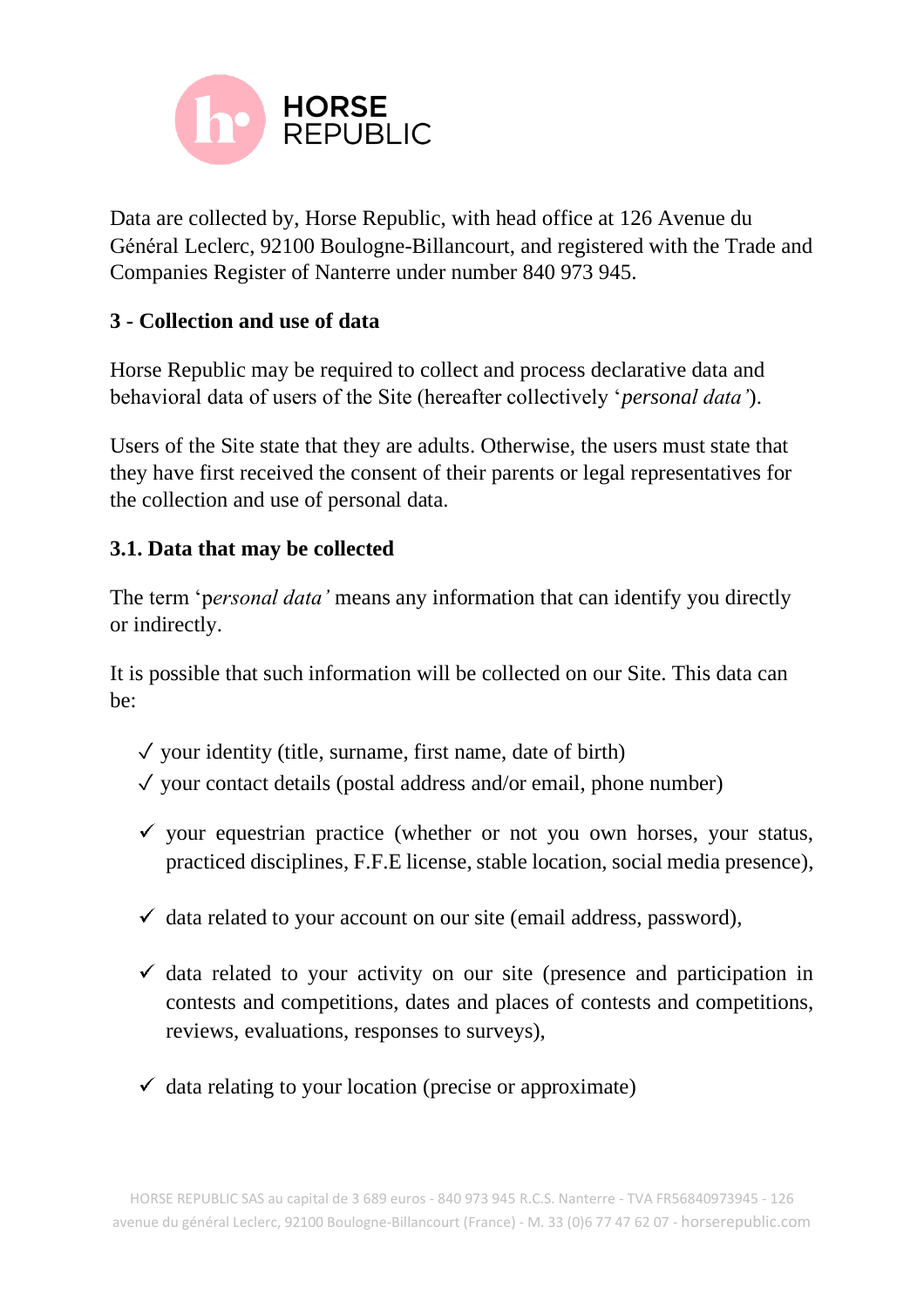

 $\sqrt{\ }$  data necessary for the execution of the services we offer (navigation data) and connection, IP address, data relating to the transaction, such as transaction number, details of the purchase, subscription, service subscribed to, frequency, payment identifiers, bank details, and activity on the site including reviews given about competitions or stables).

These will be collected only if you have previously given your consent.

It may be also be the case that Horse Republic will use analytical tools to collect non-personal data*.* Non-personal data will not identify you personally.

This data is anonymous and not linked to any of the personal data of the user. It may include, for example, anonymous information about the use of the website, the type of browser, operating system, IP address, connection duration, pages visited for statistical purposes, and for security.

This information is generally optional and is only linked to the user's personal data subject to his or her consent.

Automatic collection of non-personal data can also take place using cookies *(see Section 4 – Cookies).* 

### **3.2. Purpose of personal data processing**

Your data is collected to allow you to access all of our services (access to additional content) and to help us improve the quality of our business relations.

This personal data in the context of the use of the Site is thus subject to processing for the following purposes:

• When you subscribe to our services in order to manage, monitor, and renew your subscription;

• When you create a user account on the Site in order to access the different services;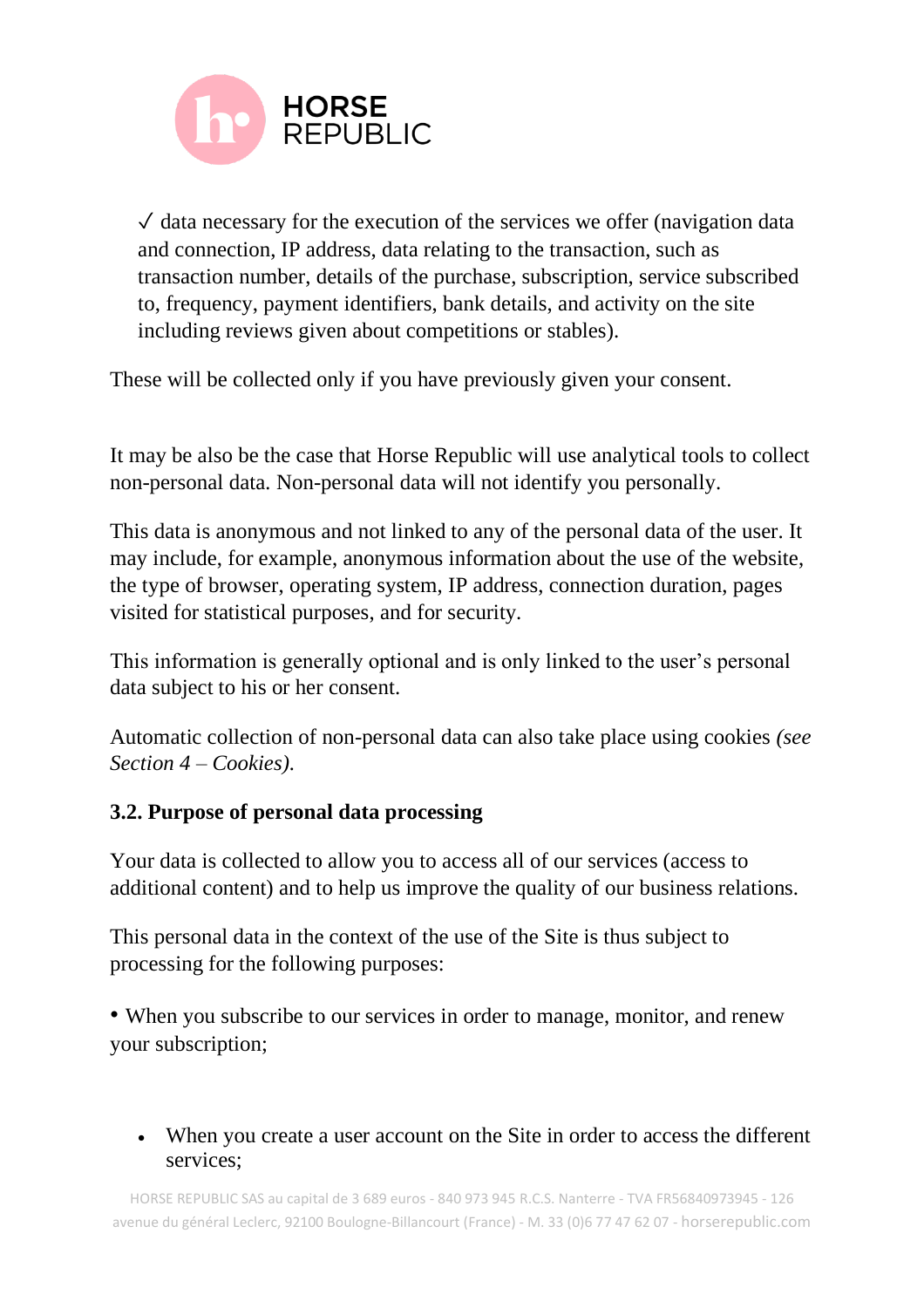

- When you subscribe to our Newsletter or our marketing communications or those of our partners;
- When we collect data needed to improve user experience;
- When we collect your data to send you communications (via email and/or notifications) and targeted advertising;
- When we collect your data to present you with content that may be of interest to you based on your precise or approximate location;
- When we carry out statistical studies and monitor usage of our website.

Horse Republic only collects data that is adequate, relevant, and limited to what is necessary for the purposes for which the data is processed.

These purposes are specific and in no case will your data will be further processed in a way incompatible with those purposes, unless you give prior consent to do so.

## **3.3. Recipients of personal data**

The data collected is mainly intended for use by Horse Republic.

If you agree, you will also receive communications and commercial offers concerning products and/or services provided by our partners, particularly advertisers, advertising agencies, and promotional firms. Our partners will then have at have at their disposal your declarative data.

If Horse Republic is contractually required to transmit your personal data to third parties, this will take place in such a way that the partner will comply with the regulations on personal data.

Your declarative data may also be disclosed to service providers with whom you will be connected by Horse Republic in order to ensure the effectiveness of services and bookings with those providers, who will then act as subcontractors within the meaning of Article 28 GDPR.

These providers will be located in the European Union, and therefore also subject to regulations in effect. Should data be transferred to entities outside the European Union, we will ensure a sufficient and appropriate level of data protection before such transfer.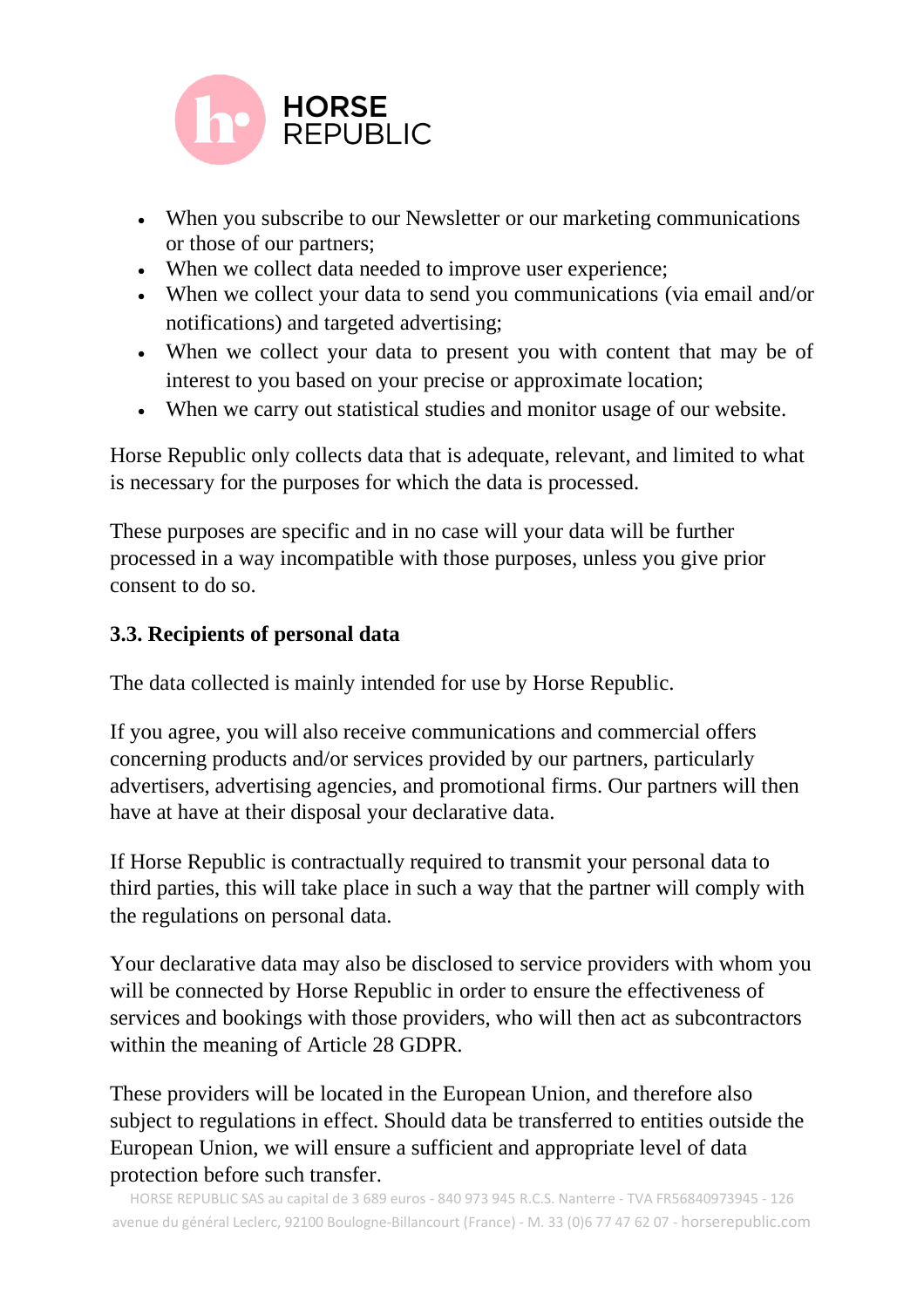

Finally, some of your data may be communicated to any judicial and administrative authorities, at their request, pursuant to regulations.

### **3.4. Protection of personal data:**

In order to respect your privacy, your personal data will be kept for the period necessary for the purpose of processing it.

Personal data will be kept for the period during which you use our services, and deleted no later than three years after our last contact.

Your site login information will only be kept for a period of thirteen months.

For purchases and subscriptions made from the Horse Republic app, payment is made online via AppleStore (see terms for [AppStore\)](https://www.apple.com/legal/internet-services/itunes/dev/stdeula/) or GooglePlay Store via the internal payment system of these platforms. Horse Republic does not have access to this data. To find out how these third-party operators handle your personal data, you are invited to consult Horse Republic's own privacy policies.

In case that another transaction should be carried out from the web site, it would be carried out using a secure system developed by Horse Republic and Mangopay (see the terms of [Mangopay\)](https://www.mangopay.com/fr/privacy/). The security of payment transactions is ensured through SSL encryption (Secure Socket Layer). This technology encrypts the data of all the exchanges between two computers connected to the Internet. During a payment transaction, SSL encrypts the credit card number and expiry date of the card entered on the purchaser's keypad before sending it to the electronic payment system. Banking information will be kept only for the period necessary to complete the transaction or subscription.

Transactions relating to merchandising products are carried out through the secure system set up by Horse Republic and the company Shopify (see [Shopify's](https://www.shopify.fr/legal/privacy/customers)  [Terms of Service\)](https://www.shopify.fr/legal/privacy/customers).

Other transactions (registrations for events or classes, etc.) are carried out using the security system set up by Horse Republic and the PayPal company (see [PayPal's Terms of Service\)](https://www.paypal.com/fr/webapps/mpp/ua/legalhub-full).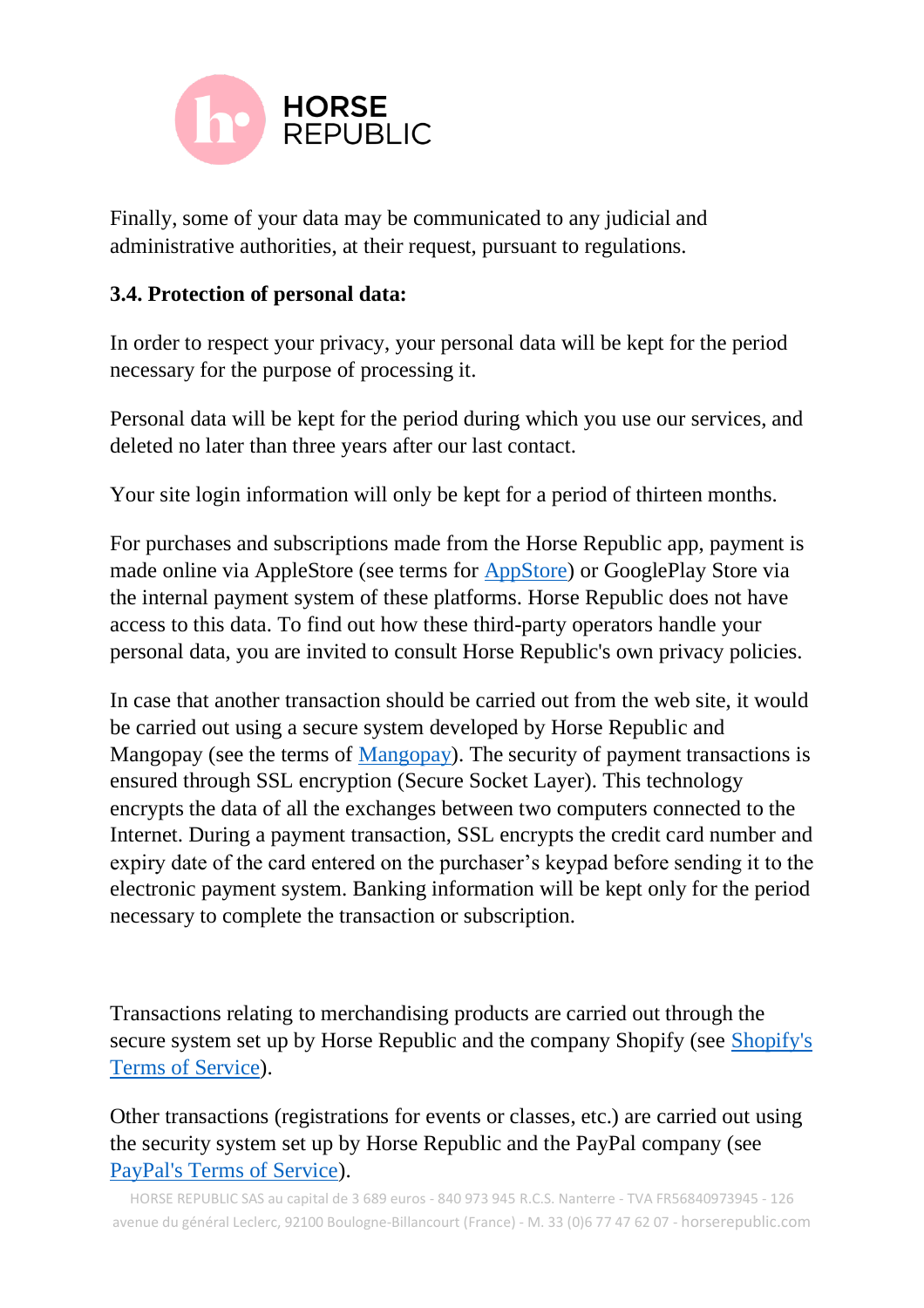

# **3.5. Protection of personal data:**

To ensure proper respect for your privacy, Horse Republic does its best to take all appropriate steps to ensure the security and confidentiality of your personal data in order to protect against loss, accidental destruction, alteration, and unauthorized access.

Since personal data is confidential, Horse Republic limits access solely to employees of the company or service providers who require it in connection with processing.

All data collected by Horse Republic is stored within the European Union.

#### **3.6. Right of access, modification, correction**

This Privacy Policy has been drawn up pursuant to the applicable legislation according to which you have several rights with respect to the processing of your personal data.

Specifically, you have in particular the following rights:

- the right to be informed about the use of your personal data,
- the right to access personal information transmitted,
- the right to request the correction of inaccurate or incomplete personal data,
- the right to request that Horse Republic remove your personal data or cease processing it,
- the right to withdraw your consent to receive information from us,
- the right to request that we disclose your data to you or transfer it to another provider (portability).

The majority of mobile devices allow you to control or disable location-based services for each application in your device's settings.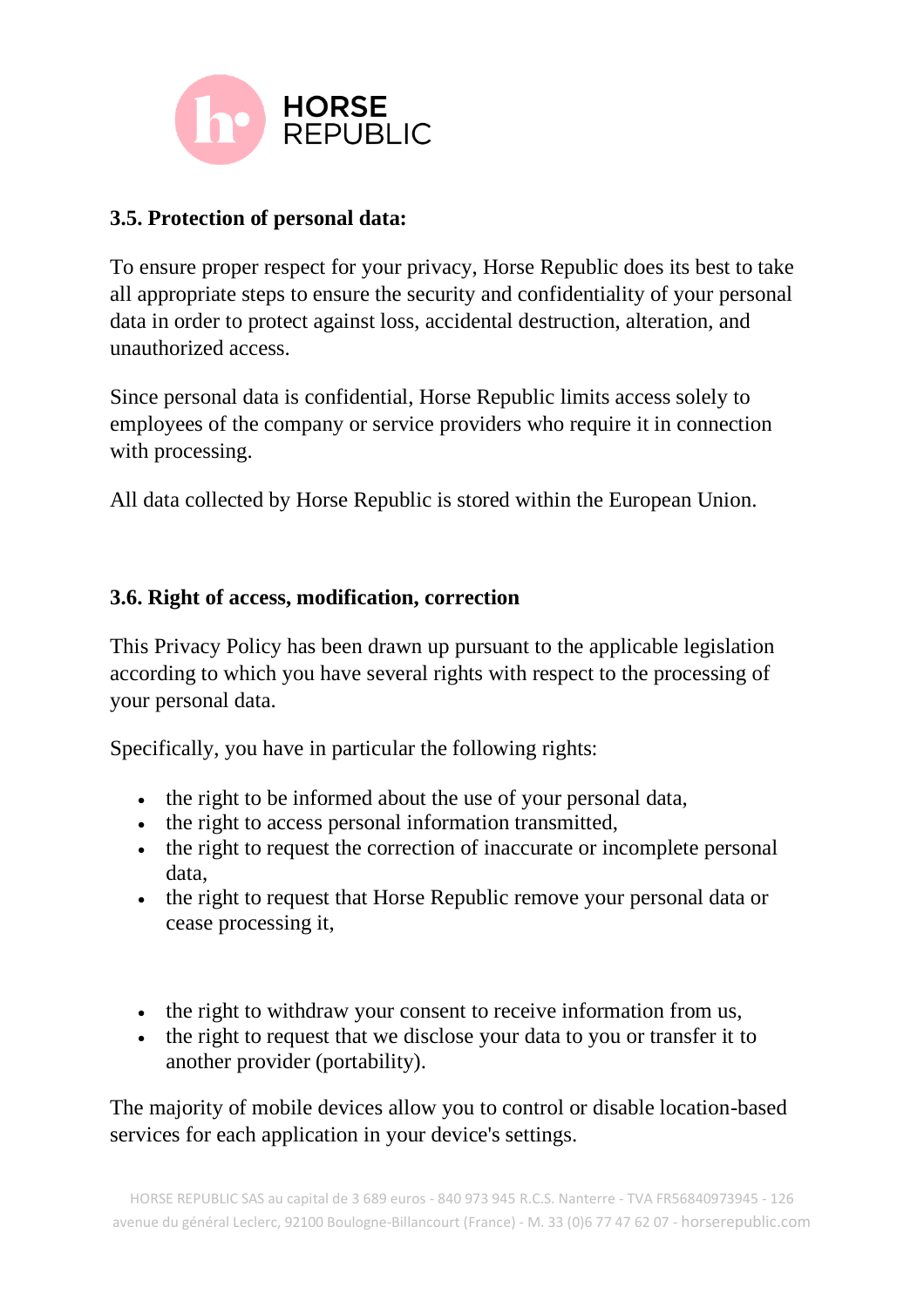

You can change your communication preferences (emails and/or notifications) at any time on the site.

These rights may be exercised at any time by email sent to hello@horserepublic.com or by writing to the company at Horse Republic, 126 Avenue du Général Leclerc, 92100 Boulogne-Billancourt.

#### **4 – Cookies**

Horse Republic may collect your browsing data using data collection tools (cookies).

A cookie is a collection of information, usually small in size and identified by a name that can be passed to your browser by a website that you connect to. Your web browser will retain the cookie for a certain period and return it to the web server every time that you connect again.

Cookies are required to enable you to benefit from certain features of our services. If you choose to disable the tools via your web browser, access to services might be affected.

Cookies used by Horse Republic serve different purposes:

- Navigation cookies allow easier navigation on the Site, or may be required for the provision of services (shopping cart cookies, session cookies)
- usage cookies allow anonymous visitor statistics to be gathered,
- for example, behavioral analysis cookies can help us to determine what information on the site might be of interest you and thus help to improve your navigation.

You may opt-out or accept the installation of behavioral analysis cookies, geolocation and/or usage cookies and/or the installation of cookies by Horse Republic partners by configuring your Internet browser from your device.

### **5 - Transfer of data outside the European Union**